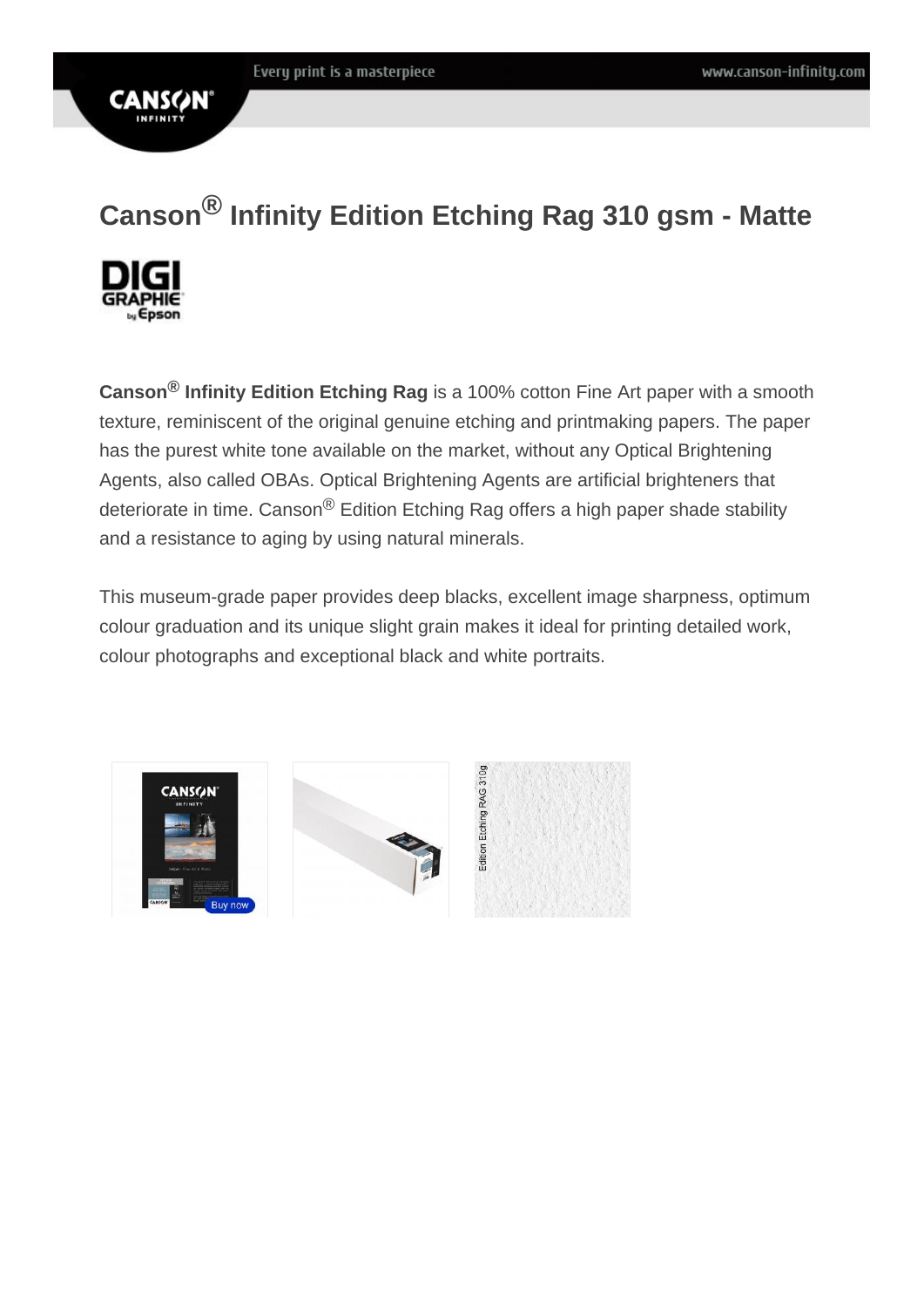#### **References and size For the Edition Etching Rag product**

| <b>Weight (gsm)</b>        | 310                                                                                                                     |
|----------------------------|-------------------------------------------------------------------------------------------------------------------------|
| Thickness (um)             | 479                                                                                                                     |
| <b>Surface feel</b>        | Soft textured                                                                                                           |
| <b>Surface finish</b>      | <b>Matt</b>                                                                                                             |
| <b>Composition</b>         | 100% cotton                                                                                                             |
| <b>CIE Whiteness</b>       | 89.10                                                                                                                   |
| <b>Acid free paper</b>     | Yes                                                                                                                     |
| <b>OBA</b> content         | <b>None</b>                                                                                                             |
| <b>Drying time</b>         | Immediate                                                                                                               |
| <b>Water resistance</b>    | High                                                                                                                    |
| ISO 2471 Opacity           | 99.50                                                                                                                   |
| <b>Internally buffered</b> | Yes                                                                                                                     |
| <b>Additional comments</b> | - Paper base meet the requirement of<br><b>ISO 9706</b><br>- Optimised for pigmented inks.<br>Compatible with dye inks. |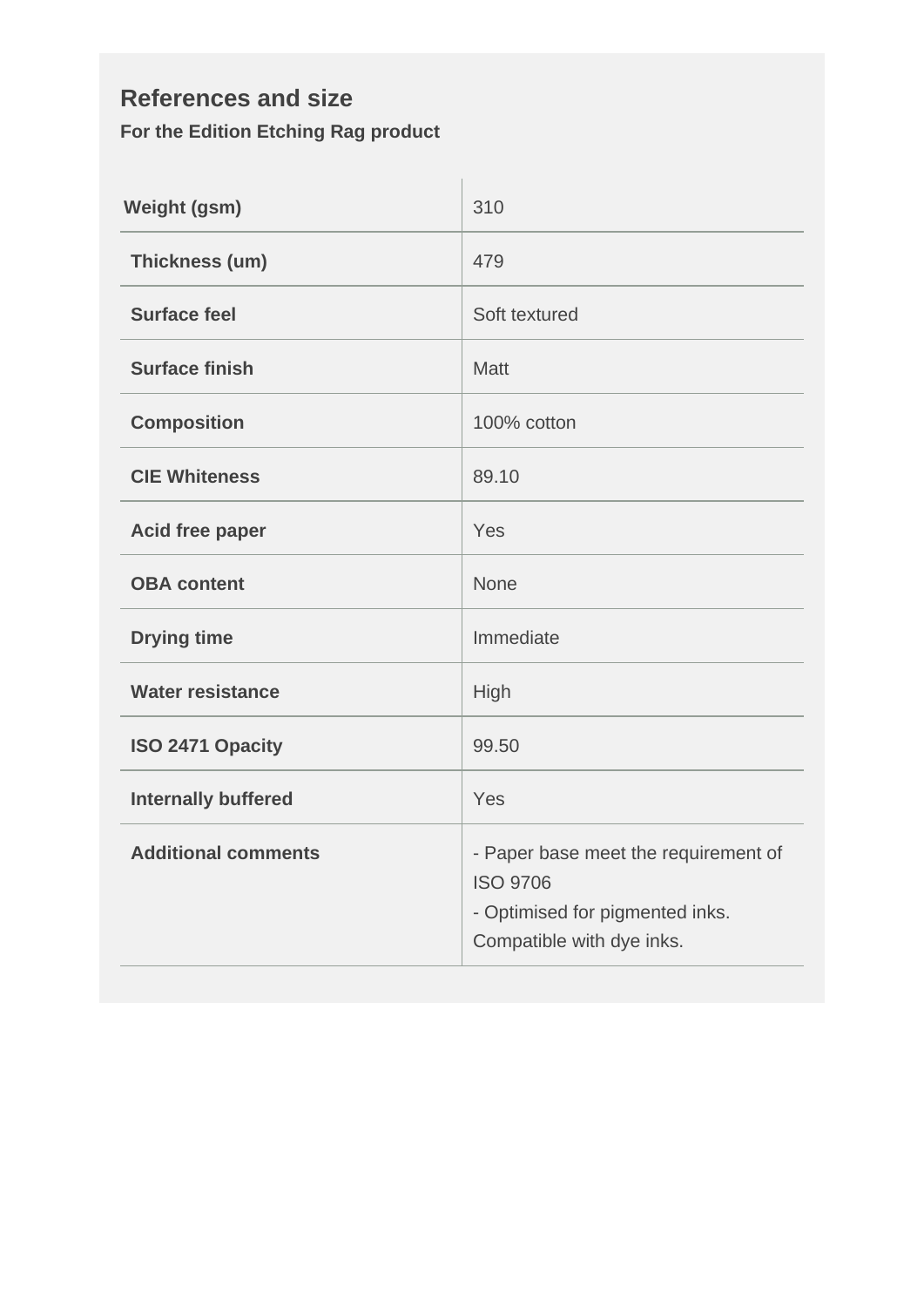### **Technical specifications For the Edition Etching Rag product**

| <b>Reference</b> | <b>Format</b>                       | <b>Packaging</b>               |  |
|------------------|-------------------------------------|--------------------------------|--|
| C400110599       | $5" \times 7"$<br>12.7 x 17.8 cm    | Box - 25 sheets                |  |
| C206211000       | $8.5" \times 11"$                   | Pochette 10<br>sheets*         |  |
| C206211001       | $8.5" \times 11"$                   | Box - 25 sheets*               |  |
| C206211002       | $11" \times 17"$                    | Box - 25 sheets*               |  |
| C206211008       | 13" x 19"                           | Box - 25 sheets*               |  |
| C206211004       | 17" x 22"                           | Box - 25 sheets*               |  |
| C206211005       | A4                                  | Pochette 10<br>sheets          |  |
| C206211006       | A4                                  | Box - 25 sheets                |  |
| C206211007       | A <sub>3</sub>                      | Box - 25 sheets                |  |
| C206211008       | $A3+$                               | Box - 25 sheets                |  |
| C206211009       | A2                                  | Box - 25 sheets                |  |
| C206212000       | 17" x 50'<br>0.432 x 15.24m         | 1 Roll - 3"<br>$(7.62cm)$ Core |  |
| C206212002       | 24" x 50'<br>$0.610 \times 15.24m$  | 1 Roll - 3"<br>$(7.62cm)$ Core |  |
| C206212003       | 36" x 50'<br>$0.914 \times 15.24$ m | 1 Roll - 3"<br>$(7.62cm)$ Core |  |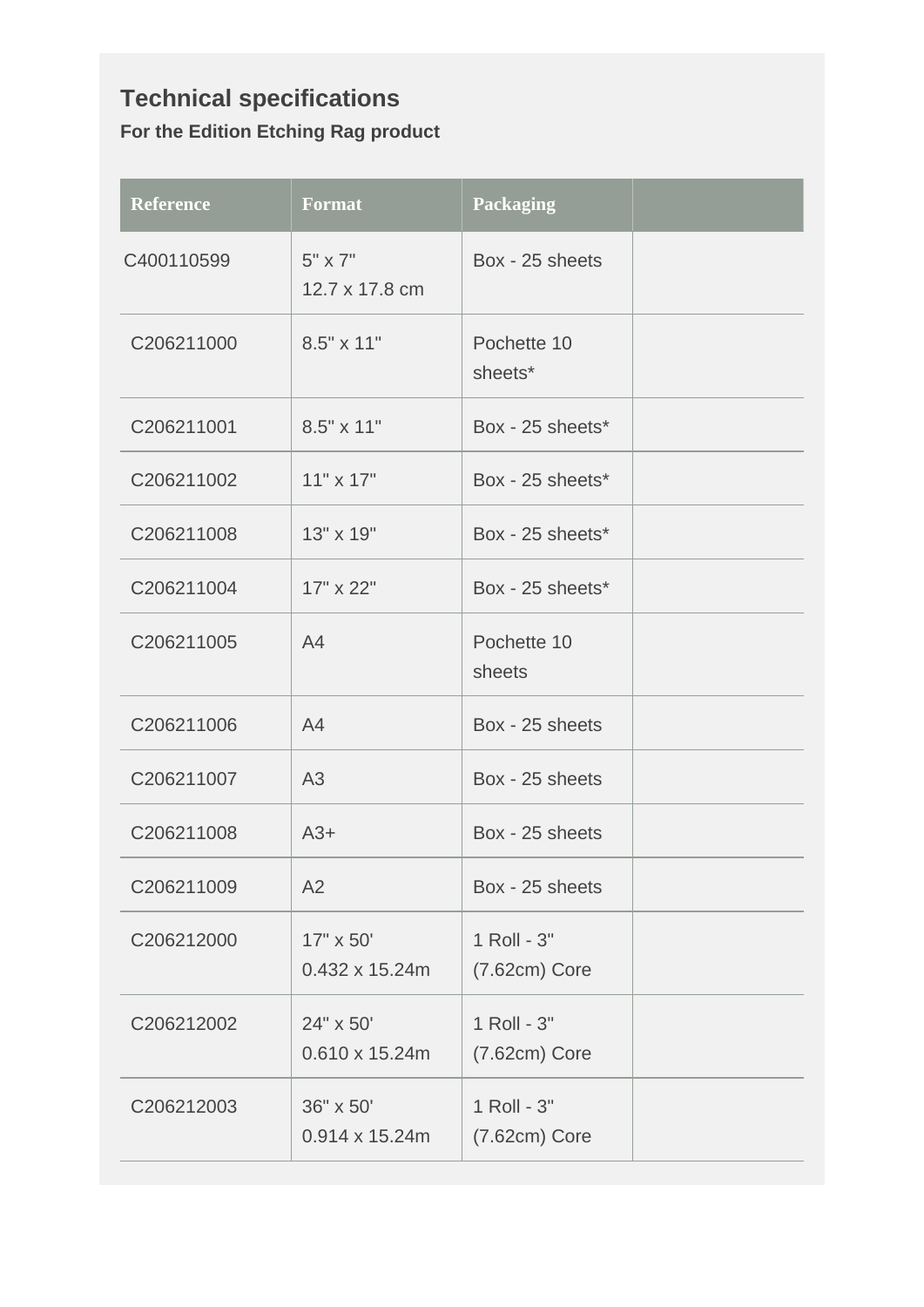| C206212004 | 44" x 50"<br>1.118 x 15.24m | 1 Roll - 3"<br>$(7.62cm)$ Core |  |
|------------|-----------------------------|--------------------------------|--|
| C200006561 | 60" x 50"<br>1.524 x 15.24m | 1 Roll - 3"<br>$(7.62cm)$ Core |  |
| *USA Only  |                             |                                |  |